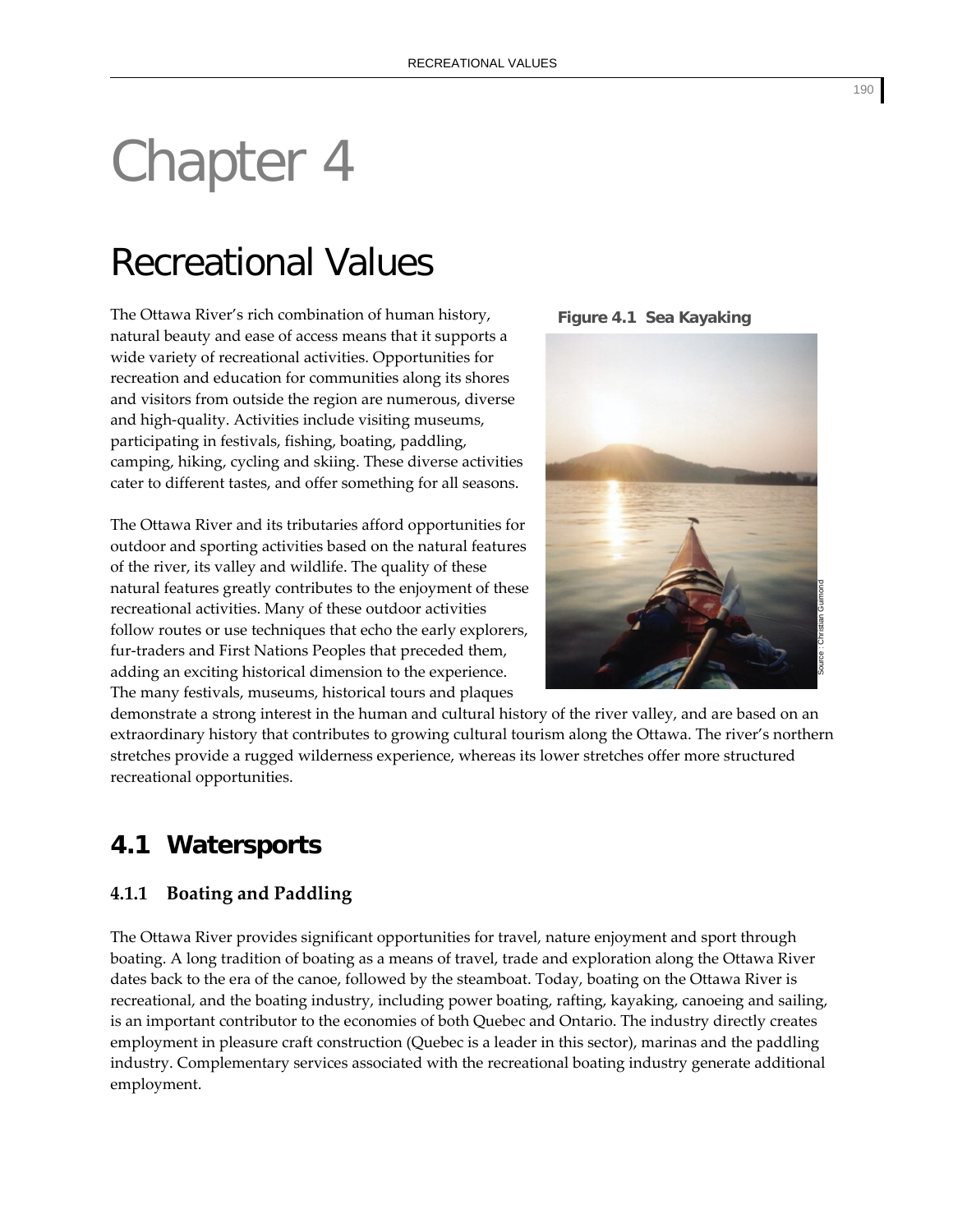### **Paddling**

The Ottawa River is well known for its excellent paddling opportunities. Every year, paddlers are drawn to the river in search of adventure, connecting to nature, retracing Canada's history and spiritual renewal. Popular paddle sports along the river include rafting, canoeing and kayaking. Several paddling

clubs and youth organizations provide opportunities for recreation and leadership on the river. Many of the Ottawa River paddlers sense a connection betweens the health of the river and their own well‐being (Ottawa Riverkeeper: "Canoeing").

The natural setting and hydrology of the Ottawa River provide the ingredients for a high quality eco-tourism product that has been developed by local entrepreneurs and communities. Today, the river has become one of the world's most important paddling-based adventure and ecotourism destinations. The famous Rocher Fendu whitewater section, located around Beachburg, Ontario and Davidson, Quebec, is home to at

# **Figure 4.2 A Long History of Recreation**



least five major whitewater rafting companies and four kayaking and canoeing instruction centres (Ottawa Riverkeeper: "Canoeing"). Several paddling tourism companies have operations on either shore of the river, from Lake Temiskaming to the confluence with the St. Lawrence. The *Fédération québécoise du canot et du kayak* has produced a paddling map‐guide of both the Upper and Lower Ottawa River.

Paddling and rafting businesses directly employ over a thousand people. Thousands more are employed in the travel, outdoors equipment, and other related businesses, making paddling and rafting businesses a major employer in the Ottawa Valley. Paddling‐based businesses rely on a sustainably‐managed river and watershed.

#### **Rafting and Whitewater Kayaking**

The same rapids that once proved a dangerous obstacle to European explorers and fur traders now provide an excellent opportunity for rafting and whitewater kayaking. Every summer, tens of thousands



**Figure 4.3 Rafting in Big Waters** 

of paddlers descend the rapids of the world‐ famous, 12‐kilometre stretch of whitewater known as the Rocher Fendu section, meaning split rock in French.

The Rocher Fendu section boasts warm water and high‐volume, relatively safe rapids, giving it the well‐deserved reputation as one of the world's top whitewater destinations. In this section, the river flows through a complex maze of islands and channels and is largely untouched by dams and diversions. The two most popular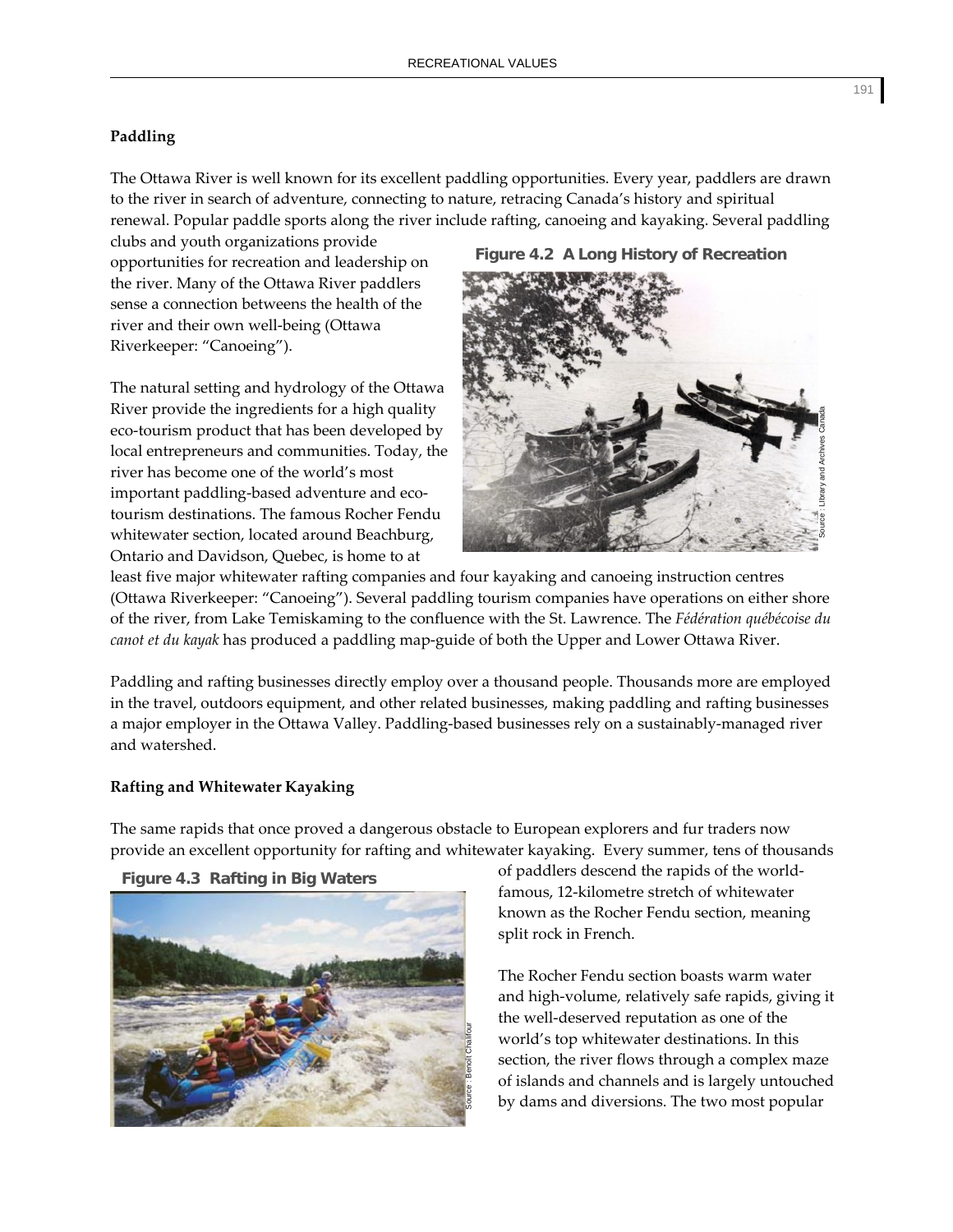channels in this section offer paddlers the choice between the higher volume rapids on the Main Channel, and the more technical, lower‐volume rapids on the Middle Channel, often appropriate for novices or family rafting. Both channels feature pool-drop rapids separated by lakes, with some continuous sections. The Rocher Fendu section attracts the world's top paddling experts, yet can be enjoyed by beginning paddlers if accompanied by a paddling school or rafting company.

# **The Ottawa River Rodeo**

Every Labour Day weekend since the early 1990s, North America's top freestyle paddlers (kayakers and decked canoeists) gather at McCoy's Chute, the first rapid of the Rocher Fendu section, to compete at the Ottawa River Rodeo. This event is part of a nation‐wide circuit of freestyle paddling competitions facilitated by the National Organization of Whitewater Rodeos (Kayak International). Recently, the event has been expanded to include vendors and off-river events, and has been renamed the Ottawa River Festival.

Whitewater rafting is an important component of the Ottawa Valley's ecotourism sector, with several major whitewater rafting companies concentrated in the Rocher Fendu section alone, initiating tens of thousands of clients to rafting every summer. Whitewater kayaking on the Rocher Fendu section experienced a major boom in the 1990s, resulting in the development of a number of paddling schools in the region. In 1980 the whitewater sector was already generating \$2.5 million (Hydro Québec: Bassin inférieur 5‐1). Despite the significance of the paddling sector to the economy of the Ottawa Valley, there is a lack of recent studies evaluating its impact.

# **Figure 4.4 Rafting on the Ottawa River**



Rapids at the Champlain Bridge in Ottawa provide city paddlers with accessible paddling opportunities and are often the site of a spring rodeo competition. Slalom paddlers, including Canada's National Team, practice and compete at an artificial course at a small diversion from the Ottawa River at the Pumphouse rapids at the LeBreton Flats in Ottawa.

#### **Canoeing and Recreational Kayaking**

For over eight thousand years the canoe has been one of the primary methods of transportation for people living in the Ottawa Valley. Originally built and used by Aboriginal traders, the canoe later became pivotal in the exploration and development of the Canadian wilderness by European explorers, settlers, and industrialists. Today, canoes are treasured by

#### **Figure 4.5 Running the Rapids**



192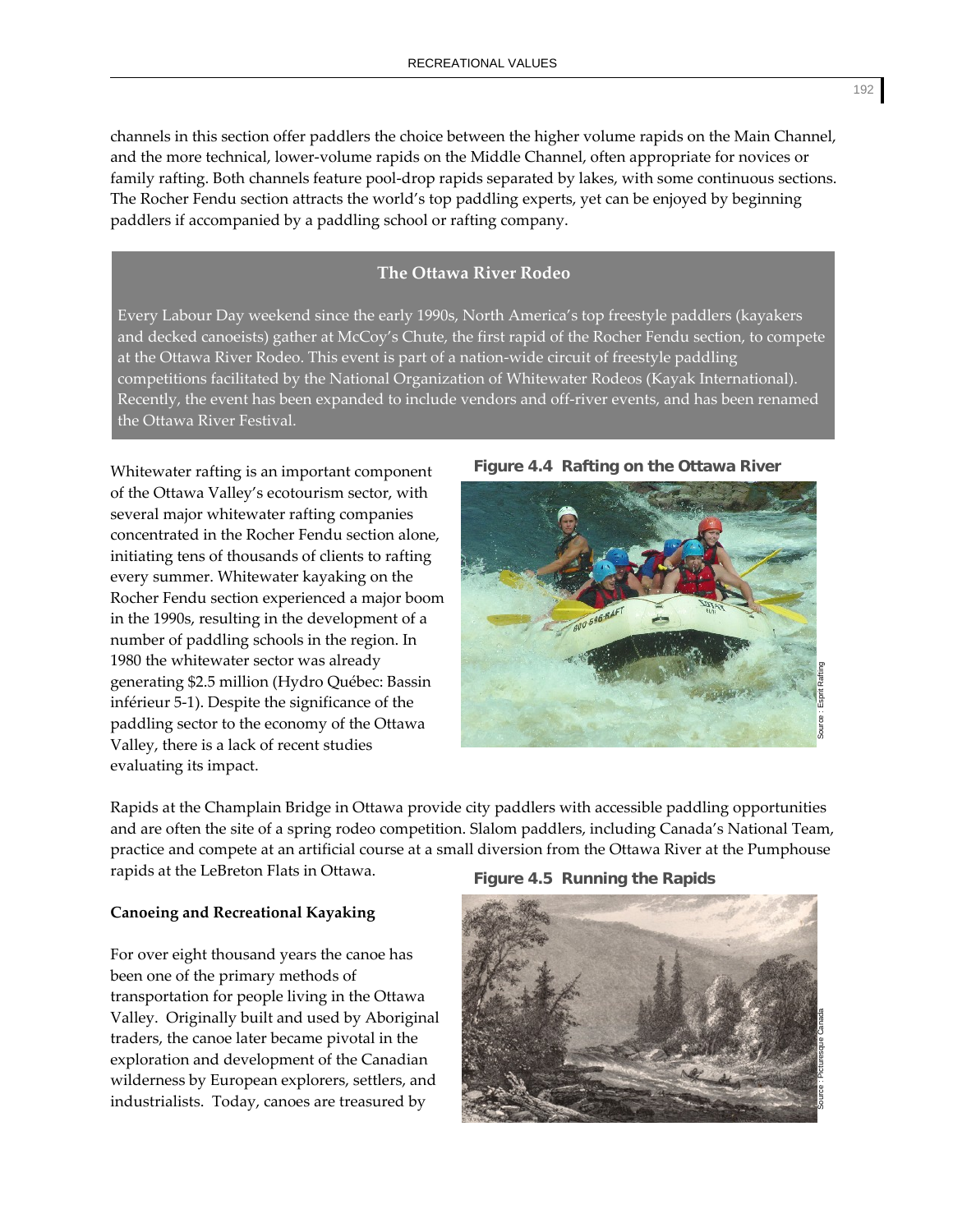countless people looking for a relaxing way to explore the Ottawa River.

A canoe route links Lake Outaouais with Lake Temiskaming on the upper section of the river, although wind is an impediment to canoeing on the upper reservoirs. Below Rapides-des-Joachims, the canoe route is considered easy, with a portage at Bryson. **Figure 4.6 Paddling in Downtown** 

Many of the Ottawa's tributaries are particularly suitable for backcountry whitewater and flatwater canoe tripping, including the famous Dumoine River, and the Petawawa River flowing through Algonquin Park. Algonquin Provincial Park, Ontario's oldest park, offers over 2000 kilometres of canoe routes through its thousands of lakes, ponds and streams. Four major gateways to the interior of the Park are located in the Ottawa River basin: near Whitney, Pembroke, Deux‐Rivières and Mattawa (Friends of Algonquin Park).

# **Power Boating and the Ottawa River Waterway**

Power boating is another way to explore and experience the natural and human communities of the Ottawa River, and also contributes to the local economy. In the Ottawa‐Gatineau region, 14,000 pleasure craft have been noted annually. Some boaters still navigate along the historic military and shipping route, "The Blue Triangle" by connecting the Ottawa River, the Rideau Canal and the St. Lawrence River.

Numerous wharves and ramps along the Ottawa between Fort Coulonge and the Argentueil MRC exist. In the Carillon reservoir, there are 10 federal wharves, 14 public ramps and 5 marinas. Above Chats-Falls, there are 2 federal wharves, both with a boat ramp. Upstream of Bryson there are 2 federal wharves, 6 boat ramps and one marina. The "Pontiac Princess" offers a boat cruise on the Ottawa departing from Bryson (Hydro Québec: Bassin inférieur 5‐1).

Every summer, between 400 and 500 pleasure craft frequent Lake Temiskaming, mostly from the surrounding regions. Lakes Quinze and Temiskaming have federal wharves as well as private and public wharves, boat ramps and one marina each. Powerboating upstream of Quinze Lake is less common and is linked to fishing and hunting. There are two boat ramps near Bourque dam in the Dozois reservoir (Hydro Québec: Bassin supérieur 5‐1).

**Ottawa, Rivers Day 2005** 

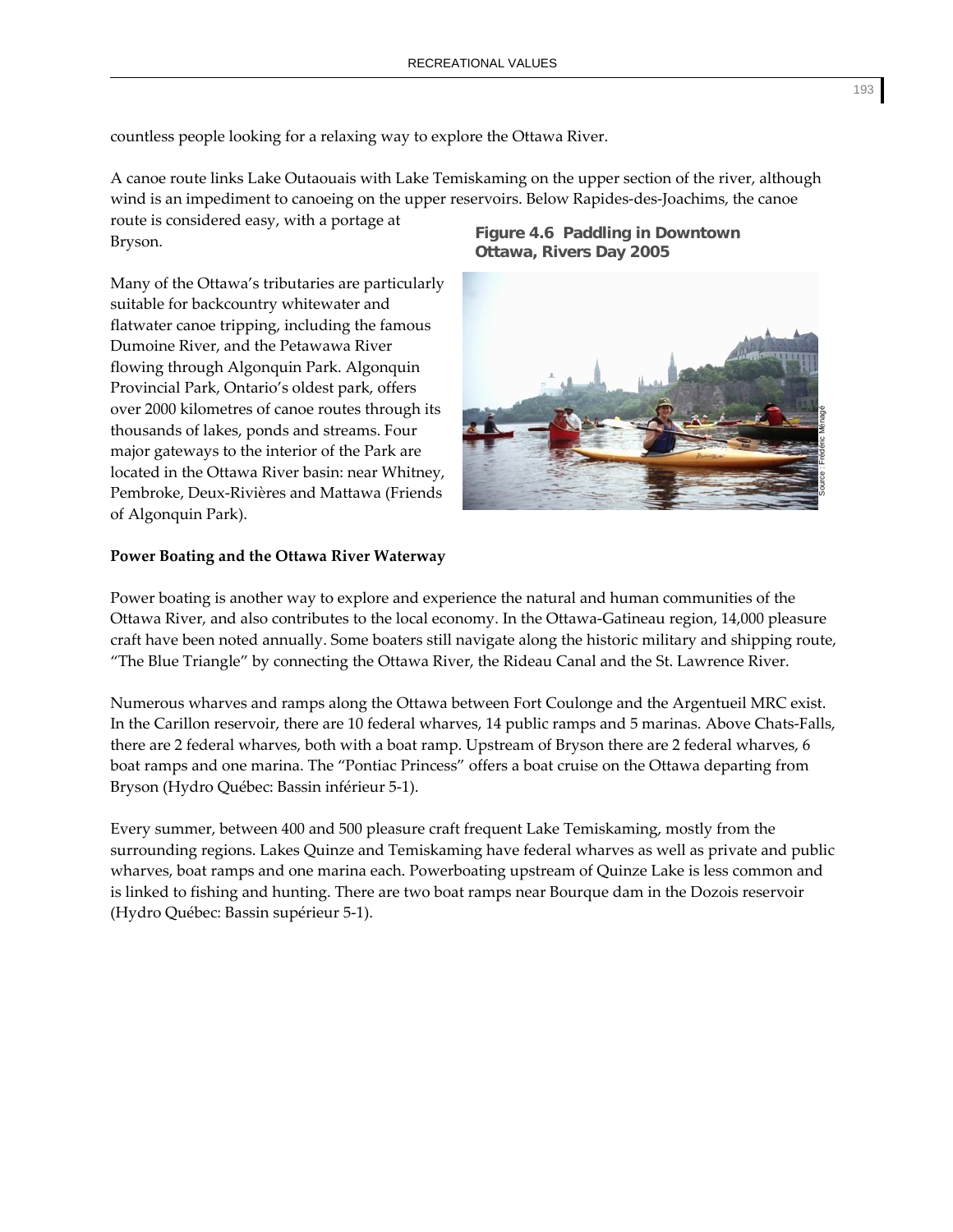# **The Ottawa River Waterway**

Since 1993, a recreational waterway from Notre‐Dame‐du‐Nord (upstream of New Liskeard) to Arnprior has offered boaters almost 500 kilometres of charted routes flowing past mountains, waterfalls and sandy beaches. Previously known as the Temiskawa Waterway, the Ottawa River Waterway allows boaters to experience much of the pristine wilderness that was familiar to some of Canada's earliest explorers.

A series of hydraulic trailers exists along the entire length of the Waterway, safely transporting boats beyond each of the Waterway's dams and rapids. The trailers are designed to lift boats of up to 10 metres in length and weighing up to 6,800 kg (Destination Ontario). This simple by‐pass system allows boaters to enjoy one of Canada's most scenic wilderness waterways, without going through the treacherous portages and rapids faced by the river's early traders and voyageurs (Town of Petawawa).

Pleasure boaters can plan day‐trips or week‐long journeys along the waterway. Marinas along the route allow boaters to enjoy local culture and community flavour (Real Ontario). To assist boaters with the planning of this adventure, the Ottawa River Waterway has developed a cruising guide featuring three routes: the Pioneer, the Voyageur and the Trader Routes (Ottawa River Waterway).

# **Other Pleasure Boating**

Sailing and pleasure boating are popular in the capital region, particularly from Lac Deschênes to the Chats Falls dam, a distance of 47 kilometres (McGoldrick). Located in Ottawa on the river, the Ottawa

**Figure 4.7 Cruise on the Ottawa River**



Temiskaming.

# **4.1.2 Swimming**

Rowing Club is the oldest in Canada (founded in 1867). The Rideau Canal provides additional opportunities for boating and fishing in Ottawa. Upstream of Montreal, the Lake of Two Mountains is used for an array of nautical activities. This natural broadening of the Ottawa River is up to 6 kilometres wide, and runs a distance of over 33 kilometres from the dam at Carillon to the Grand‐Moulin rapids in Laval. Along this same stretch of river, Oka National Park provides opportunities to swim, cycle, hike, windsurf, sail, and rent pedalos and dinghies (Boucher). Sailing is also popular on Lake

The water quality of the Ottawa River and its main tributaries improved significantly in recent years; this has resulted in the growth of both boating and swimming. Sand beaches on the many islands of the Ottawa River make swimming a popular summertime activity. The Lower Ottawa River offers some 34 swimming beaches (Hydro Québec: Bassin inférieur 5‐1).